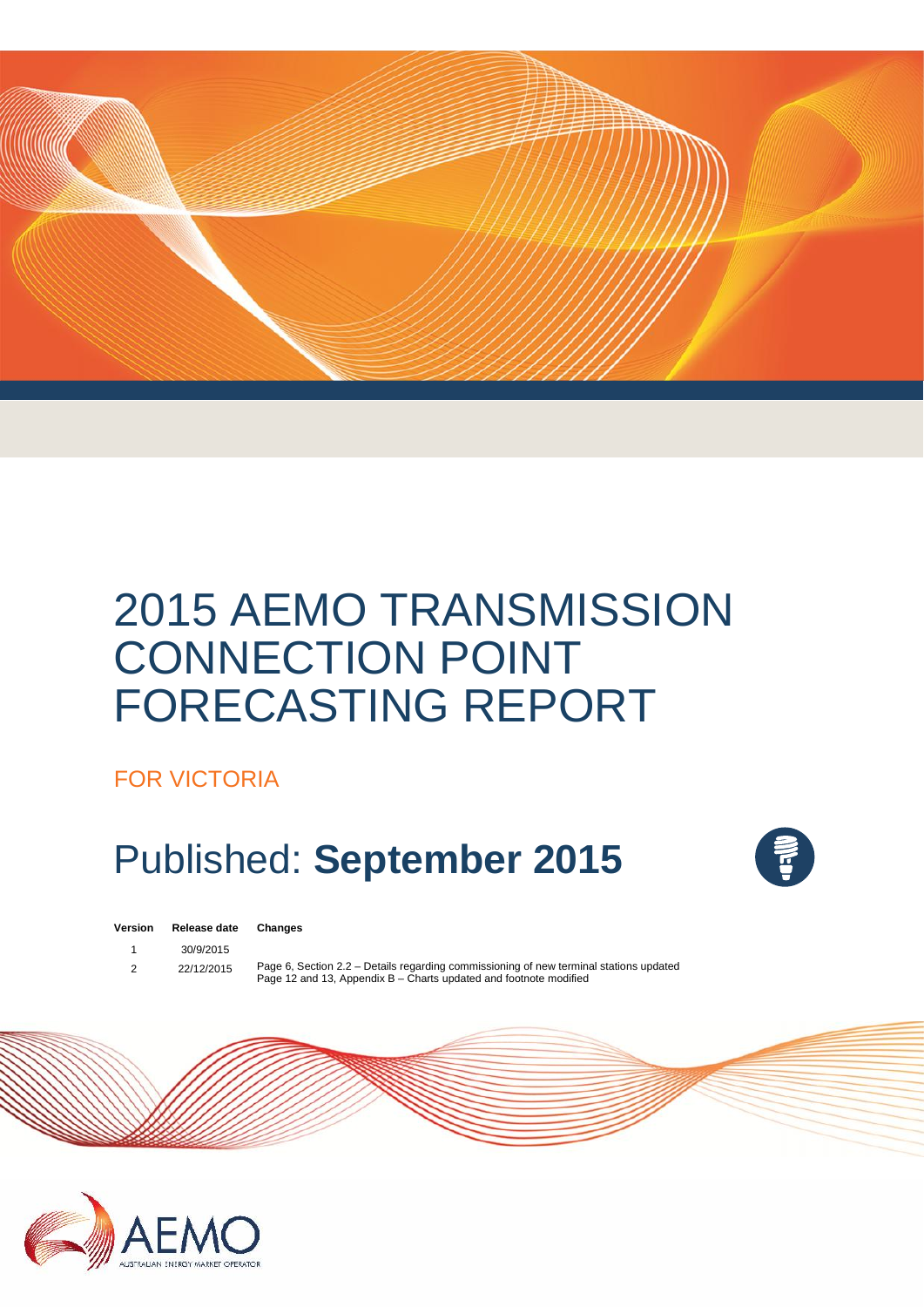

## IMPORTANT NOTICE

### **Purpose**

AEMO has prepared this document to provide information about its 2015 transmission connection point forecasts for Victoria, as at the date of publication.

AEMO publishes these connection point forecasts as requested by the Council of Australian Governments' energy market reform implementation plan, and for the Victorian declared transmission system as required by the National Electricity Rules clause 5.11.1(a).

This publication is based on information available to AEMO as at 18 September 2015, although AEMO has endeavoured to incorporate more recent information where practical.

### **Disclaimer**

AEMO has made every effort to ensure the quality of the information in this publication but cannot guarantee that information, forecasts and assumptions are accurate, complete or appropriate for your circumstances.

This publication does not include all of the information that an investor, participant or potential participant in the national electricity market might require, and does not amount to a recommendation of any investment.

Anyone proposing to use the information in this publication (including information and reports from third parties) should independently verify and check its accuracy, completeness and suitability for purpose, and obtain independent and specific advice from appropriate experts.

Accordingly, to the maximum extent permitted by law, AEMO and its officers, employees and consultants involved in the preparation of this publication:

- make no representation or warranty, express or implied, as to the currency, accuracy, reliability or completeness of the information in this publication; and
- are not liable (whether by reason of negligence or otherwise) for any statements, opinions, information or other matters contained in or derived from this document, or any omissions from it, or in respect of a person's use of the information in this publication.

### **Acknowledgement**

AEMO acknowledges the support, co-operation and contribution from AusNet Services, CitiPower and Powercor Australia, United Energy, and Jemena in providing data and information used in this publication.

© The material in this publication may be used in accordance with the copyright permissions on AEMO's website.

Australian Energy Market Operator Ltd ABN 94 072 010 327 www.aemo.com.au info@aemo.com.au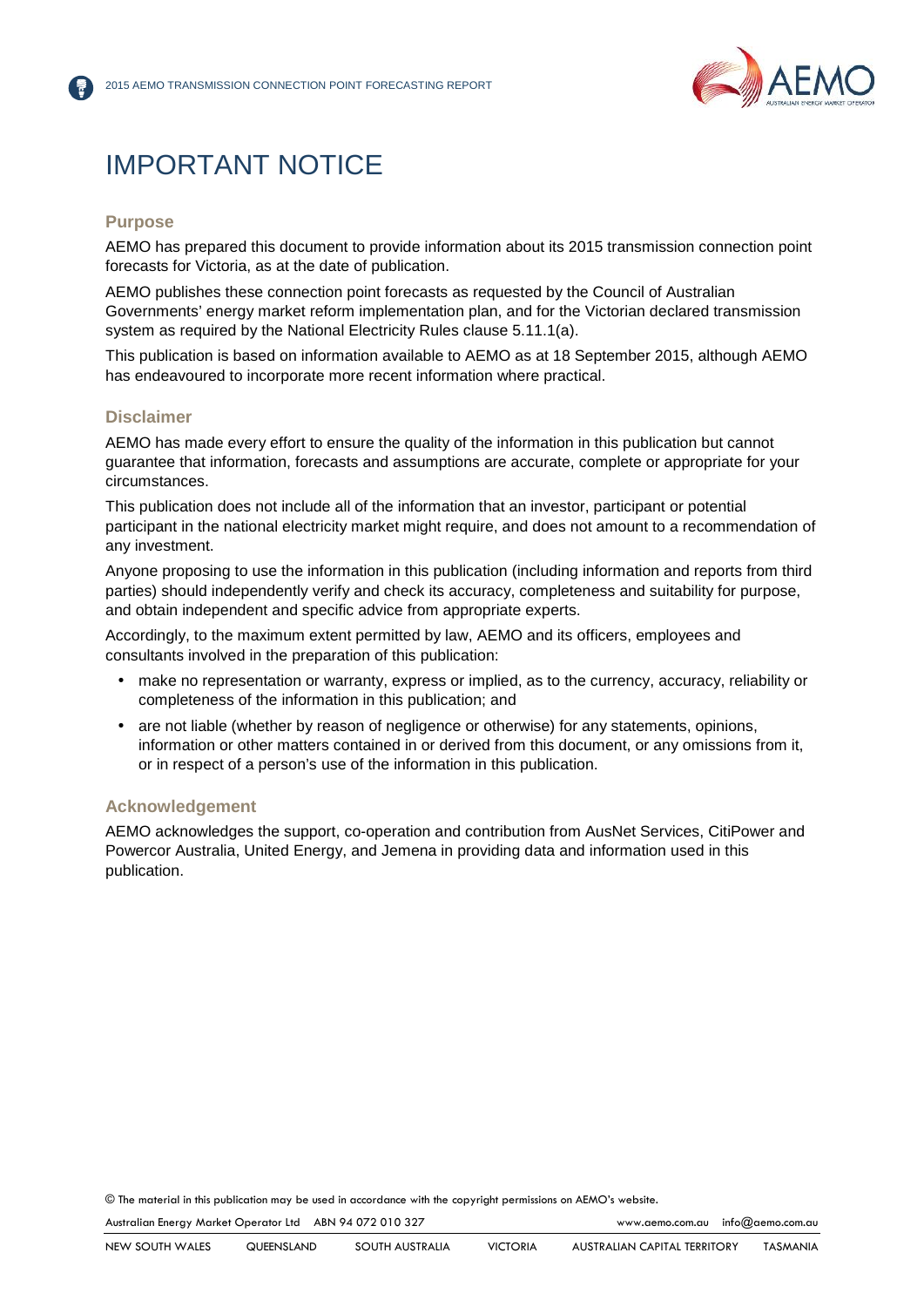

## EXECUTIVE SUMMARY

AEMO has developed Maximum Demand (MD) transmission connection point forecasts for Victoria to provide detailed insights to local changes and trends in MD from 2015–16 to 2024–25. Published forecasts for the Victorian declared transmission system are also required by the National Electricity Rules clause 5.11.1(a).

Together with the regional-level MD forecasts published in AEMO's National Electricity Forecasting Report (NEFR)<sup>1</sup>, the forecasts provide an independent and holistic view of electricity demand in the National Electricity Market (NEM). This increased transparency is intended to lead to more efficient network investment decisions, and ultimately provide long-term benefits to energy consumers.

This report provides 10% and 50% Probability of Exceedance (POE)<sup>2</sup> MD forecasts, for both summer (2015–16 to 2024–25) and winter (2015 to 2024).

AEMO's forecast of Victorian connection point MD, in Figure 1, shows increasing demand over the outlook period for both summer and winter. Table 1 summarises the drivers of this growth.



### **Figure 1 AEMO summer and winter forecasts for 10% POE and 50% POE<sup>3</sup>**



| Category                         | Summer        | Winter            |
|----------------------------------|---------------|-------------------|
| Total connection point MD        | $1.1\%$       | 1.2%              |
| Range of individual growth rates | -7.8% to 2.9% | $-14.0\%$ to 4.3% |

**Key drivers:**

**Overall transmission connection point MD in Victoria is increasing in the outlook period.**

- **The increase in overall MD is primarily attributed to population and economic growth in Victoria.**
- **Declines in MD at some connection points are driven primarily by load transfers and industrial closures, energy efficiency savings, and rooftop photovoltaic (PV) output during summer.**
- **Compared to the 2014 forecasts:**
- **The AEMO 2015 summer forecast (10% POE) is 803 MW higher than AEMO's 2014 forecast at 2023–24, attributed mainly to lower electricity prices and stronger economic growth at the regional level.**
- **The AEMO 2015 winter forecast (10% POE) is 140 MW lower than AEMO's 2014 forecast at 2023–24, mainly due to lower forecast 10% POE levels at the start of the forecast.**

<sup>1</sup> AEMO. 2015 National Electricity Forecasting Report. Available: http://www.aemo.com.au/Electricity/Planning/Forecasting/National-Electricity- Forecasting-Report.

<sup>2</sup> A probability of exceedance (POE) refers to the likelihood that a maximum demand forecast will be met or exceeded. A 10% POE maximum demand projection is expected to be exceeded, on average, one year in 10, and a 50% POE projection is expected to be exceeded, on average, five years in 10 or one year in two.

<sup>&</sup>lt;sup>3</sup> The figure includes direct transmission-connected customer load forecasts, in addition to forecasts for DNSP networks.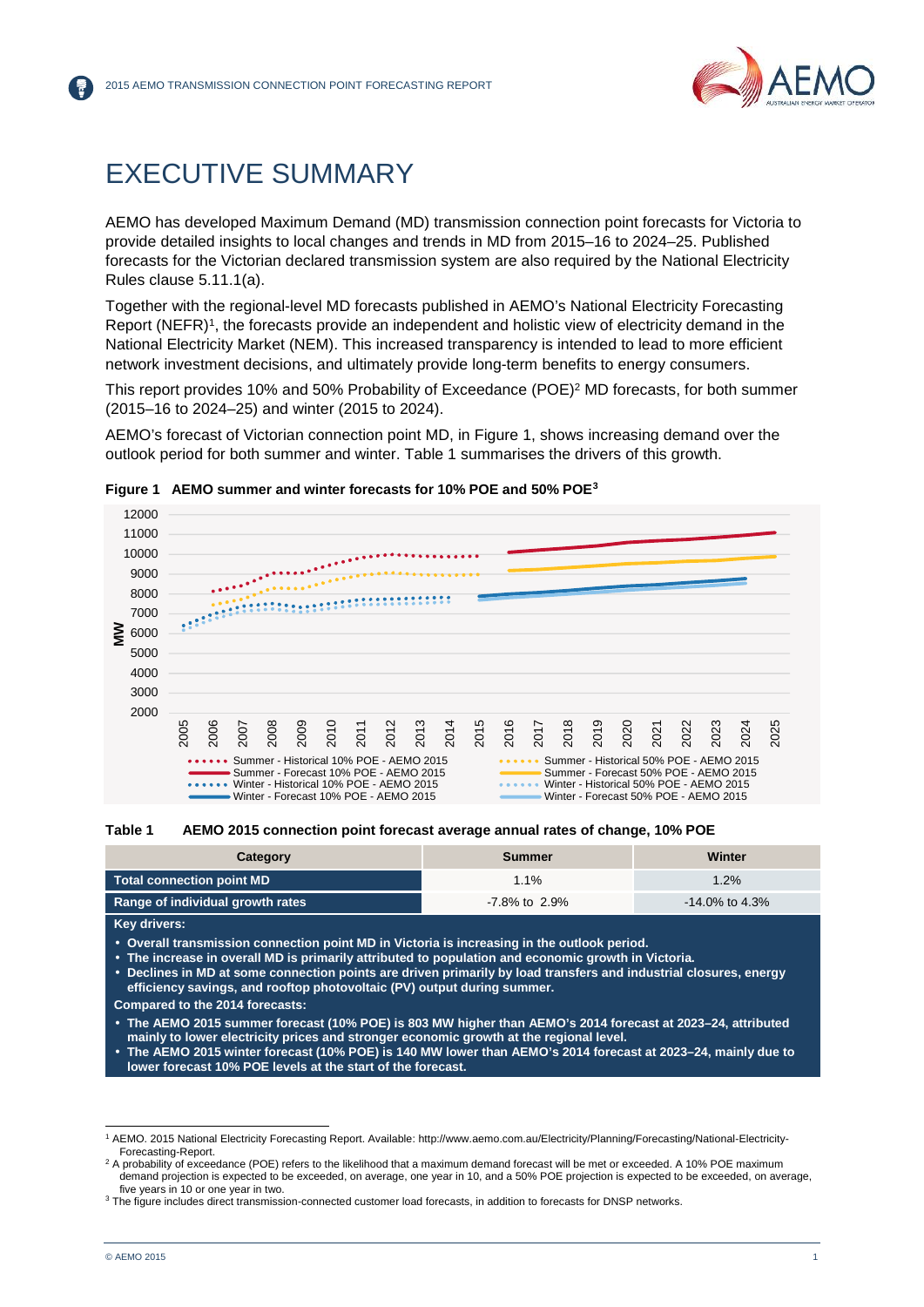

## **CONTENTS**

6

|               | <b>EXECUTIVE SUMMARY</b>                                   |    |
|---------------|------------------------------------------------------------|----|
| 1.            | <b>INTRODUCTION</b>                                        | 3  |
| 1.1           | Connection point definition                                | 3  |
| $1.2^{\circ}$ | <b>Forecast Scope</b>                                      | 3  |
| 1.3           | Supplementary information on AEMO's website                | 4  |
| 1.4           | Improvements to the forecasting methodology                | 4  |
| 2.            | <b>RESULTS</b>                                             | 5  |
| 2.1           | Aggregated AEMO 2015 connection point forecasts            | 5  |
| 2.2           | Individual AEMO 2015 connection point results and insights | 6  |
| 2.3           | Comparison of AEMO's 2014 and 2015 forecasts               | 8  |
| $2.4^{\circ}$ | Comparison of AEMO 2015 forecasts and DNSP 2015 forecasts  | 9  |
|               | APPENDIX A. FORECASTING METHODOLOGY                        | 10 |
|               | APPENDIX B. GROWTH RATES BY CONNECTION POINT               | 12 |
|               | <b>GLOSSARY</b>                                            | 13 |
|               | <b>ABBREVIATIONS</b>                                       | 16 |

## **TABLES**

| Table 1 | AEMO 2015 connection point forecast rates of change, 10% POE                          |   |
|---------|---------------------------------------------------------------------------------------|---|
| Table 2 | Supplementary information                                                             | 4 |
| Table 3 | Improvements implemented for Victorian connection point forecasts                     | 4 |
| Table 4 | Drivers at connection points with average annual increase or decrease greater than 2% |   |
| Table 5 | Region-level average change rates (10% POE)                                           | 8 |
| Table 6 | Differences between AEMO 2014 and 2015 forecasts (10% POE)                            | 8 |
| Table 7 | Differences between AEMO and VIC DNSP forecasts                                       | 9 |
| Table 8 | Identified differences between AEMO and VIC DNSP methodologies                        | 9 |
|         |                                                                                       |   |

## **FIGURES**

|          | Figure 1 AEMO summer and winter forecasts for 10% POE and 50% POE                      |    |
|----------|----------------------------------------------------------------------------------------|----|
|          | Figure 2 AEMO's aggregated, non-coincident 2015 forecasts                              | 5  |
|          | Figure 3 AEMO 2014 and 2015 (10% and 50% POE) connection point MD forecasts (excluding |    |
|          | direct-connect loads)                                                                  | 8  |
|          | Figure 4 AEMO and DNSP aggregated, non-coincident 10% POE forecasts                    | 9  |
| Figure 5 | Implementation of forecasting methodology                                              | 11 |
| Figure 5 | Implementation of forecasting methodology                                              | 11 |
| Figure 6 | Victoria 10% POE summer 10-year average annual growth rates, 2014-15 to 2023-24        | 12 |
|          | Figure 7 Victoria 10% POE winter 10-year average annual growth rates, 2014 to 2023     | 13 |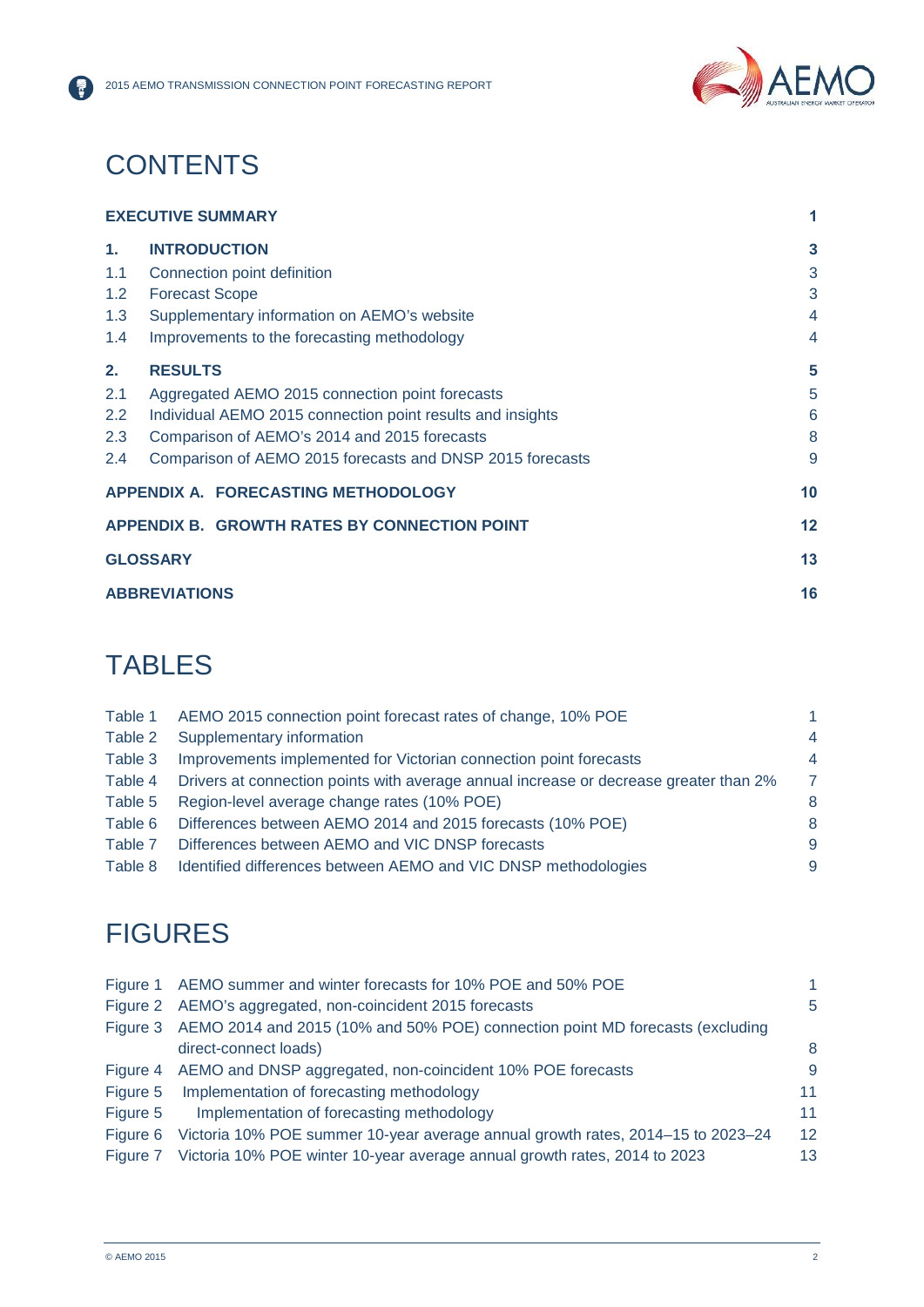

## 1. INTRODUCTION

In its role as independent market and system operator, AEMO develops maximum demand (MD) forecasts for each transmission connection point to provide a higher level of detail than AEMO's National Electricity Forecasting Report (NEFR) about changes in demand, and observations on local trends. Together with the regional level MD forecasts published in the NEFR, the transmission connection point forecasts provide an independent and transparent view of electricity demand in the NEM, supporting efficient network investment and policy decisions for the long-term benefit of consumers.

AEMO provides non-coincident forecasts in this report because they represent the MD required for network and asset planning. Non-coincident forecasts are the MD forecasts of a connection point, regardless of when the system peak occurs. Coincident forecasts are the MD forecasts of a connection point at the time system peak occurs.

## **1.1 Connection point definition Interact in Securial Property Network**

AEMO's connection point forecasting methodology, published in June 2013<sup>4</sup> , defines a transmission connection point as the physical point at which the assets owned by a transmission network service provider (TNSP) meet the assets owned by a distribution network service provider (DNSP), as illustrated (right).

These may also be known as bulk supply points (BSPs), terminal stations, or exit points, and in the NEM's market metering and settlements processes they are called transmission node identities (TNIs).<sup>5</sup> In Victoria these points are further distinguished by physical features of the network assets and operation, such as voltage.

Connection points may be connected to one another at the distribution network level. In situations where this interconnectivity is extensive, AEMO develops a forecast for the aggregated load.

## **1.2 Forecast Scope**

The forecasts in this report:

- Apply to active power (MW) at each connection point (see Section 1.3 for information about accessing reactive power estimates).
- Exclude transmission system losses and power station auxiliary loads.

Embedded generators, which are mentioned in the dynamic interface (see Section 1.3), are assumed to be off at the time of forecast MD.

Where there is just one customer at a connection point, AEMO has only published forecasts if the customer has given permission.



<sup>4</sup> AEMO. Connection Point Forecasting: A Nationally Consistent Methodology for Forecasting Maximum Electricity Demand – Report. Available: http://www.aemo.com.au/Electricity/Planning/Forecasting/AEMO-Transmission-Connection-Point-Forecasting. Viewed 17 September 2015.

<sup>5</sup> For a complete list of TNIs, refer to List of regional boundaries and Marginal Loss Factors for the 2014–15 financial year. Available: http://www.aemo.com.au/Electricity/Market-Operations/Loss-Factors-and-Regional-Boundaries/List-of-Regional-Boundaries-and- Marginal-Loss-Factors-for-the-2015-16-Financial-Year. Viewed 17 September 2015.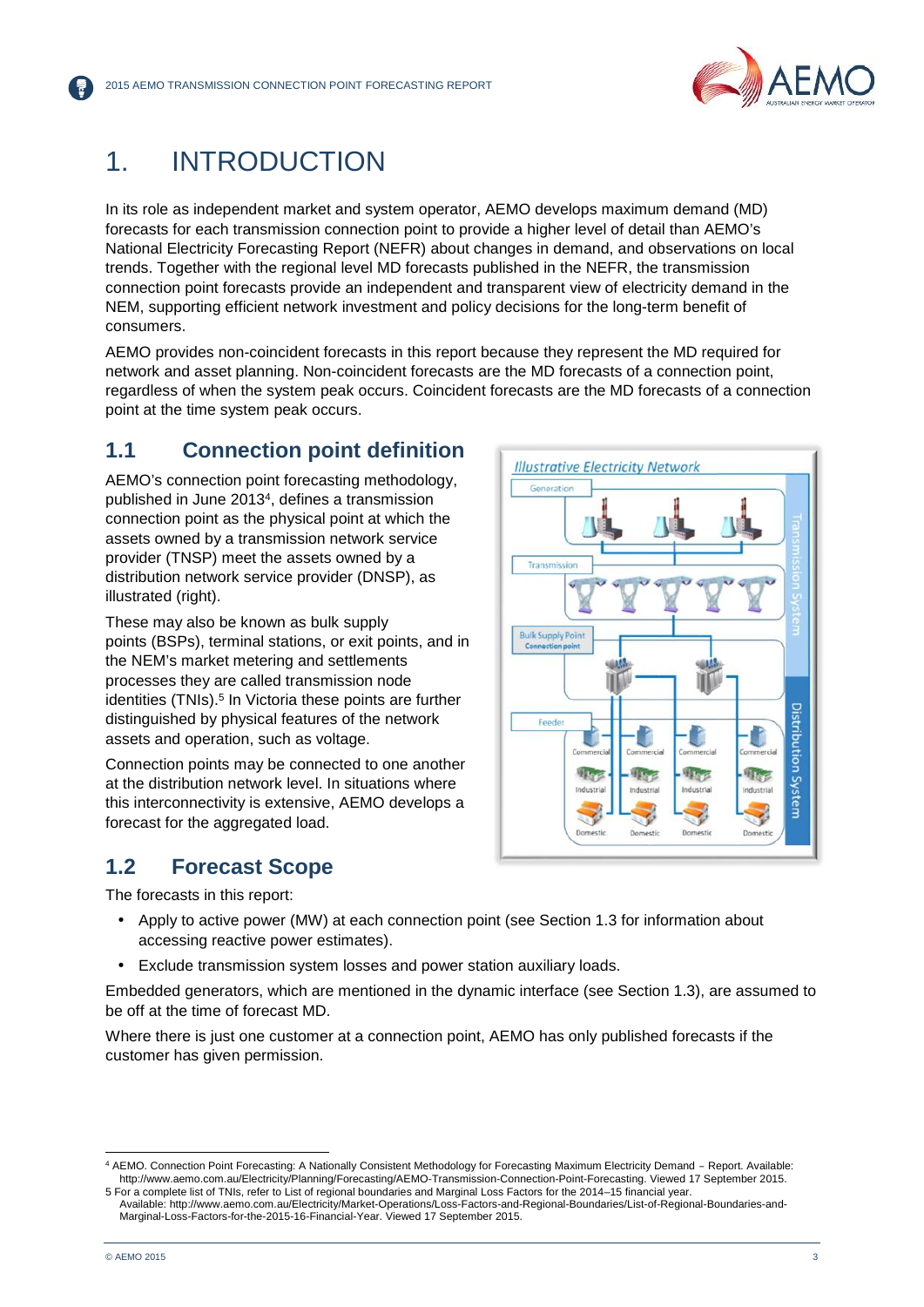

## **1.3 Supplementary information on AEMO's website**

Supplementary information to this report is available on AEMO's website.

### **Table 2 Supplementary information**

| Resource                                                                                                                                      | <b>Description</b>                                                                                                                                                                                                                                                                                   |
|-----------------------------------------------------------------------------------------------------------------------------------------------|------------------------------------------------------------------------------------------------------------------------------------------------------------------------------------------------------------------------------------------------------------------------------------------------------|
| <b>Dynamic interface</b><br>http://www.aemo.com.au/Electricity/Planning/Forecasting/AEMO-<br><b>Transmission-Connection-Point-Forecasting</b> | An Excel workbook with the following information for<br>each transmission connection point:<br>• Historical and forecast MD, including 10% POE<br>and 50% POE, for active power.<br>• Coincident and non-coincident values.<br>• High-level commentary.<br>• The option to export all the forecasts. |
| Reactive power system forecast spreadsheet                                                                                                    | Separate spreadsheet for reactive power forecasts at<br>each transmission connection point, providing<br>complementary information for power system studies.                                                                                                                                         |
| Frontier Economics report. High level review of transmission<br>connection point forecasts: VIC                                               | Independent peer review of AEMO's forecasts and<br>methodology.                                                                                                                                                                                                                                      |

### **1.4 Improvements to the forecasting methodology**

As part of its commitment to continuous improvement, AEMO published the Transmission Connection Point Forecasting Action Plan in October 2014.<sup>6</sup> In it, AEMO identified possible areas of improvement in the forecasting process relating to forecast inputs and methodologies. Several improvements were incorporated into development of the current forecasts. A summary is in Table 3.

| Improvement<br>description                                                                                                             | <b>Approach</b>                                                                                                                                                                                                                  | <b>Benefit</b>                                                                                                                                                                                                                                                                          | Implemented |
|----------------------------------------------------------------------------------------------------------------------------------------|----------------------------------------------------------------------------------------------------------------------------------------------------------------------------------------------------------------------------------|-----------------------------------------------------------------------------------------------------------------------------------------------------------------------------------------------------------------------------------------------------------------------------------------|-------------|
| Adjust historical data for<br>block loads entry and<br>exits, load transfers, and<br>rooftop PV, at the daily or<br>half-hourly level. | Adjustments for block loads entry<br>and exits, load transfers, and<br>estimated rooftop PV output were<br>applied to the data at the half-<br>hourly level, before weather<br>normalisation.                                    | The adjustments resulted in:<br>• Clearer handling of step changes that<br>occurred mid-season.<br>• A streamlined data preparation process<br>for forecasting.<br>• More realistic treatment of rooftop PV<br>with variation depending on the time<br>of day and level of cloud cover. | Yes         |
| Investigate use of<br>non-linear models for time<br>series trends, and<br>implement if<br>improvements are found.                      | In addition to the linear trend, a<br>cubic trend was fitted to the<br>weather-normalised historical<br>data to provide an alternative<br>time trend for forecasting.                                                            | This reduced the need for subjective<br>judgements in determining forecast rates of<br>increase. The cubic trend provided an<br>impartial alternative forecast for situations<br>when the time trend was found to be<br>non-linear (statistical test).                                  | Yes         |
| Investigate effectiveness<br>of using pooled data<br>across years to determine<br>sensitivity to weather.                              | Pooling data was tested and<br>adopted using three-year<br>windows.                                                                                                                                                              | The improvement increased the stability<br>of coefficients in the weather-demand<br>modelling process.                                                                                                                                                                                  | Yes         |
| Account for the time of<br>day when making post<br>model adjustments for<br>rooftop PV.                                                | Using typical, connection<br>point-specific, daily traces of<br>demand on MD days, calculated<br>the difference between the peak<br>with and without rooftop PV, and<br>applied this difference as the<br>post model adjustment. | The adjustment:<br>Takes into account the daily load profile<br>$\bullet$<br>at each connection point.<br>Inherently allows the time of MD to<br>$\bullet$<br>change as rooftop PV output increases<br>with increasing installed capacity.                                              | Yes         |
| Investigate opportunities<br>to improve the<br>reconciliation process.                                                                 | Reconcile the non-coincident<br>forecasts to the rate of change of<br>the system forecast, rather than<br>derive them from the coincident<br>forecasts using diversity factors.                                                  | System-level drivers of growth are included<br>by reconciling to the growth rate. The<br>chance of a step shift in the non-coincident<br>forecasts is eliminated.                                                                                                                       | Yes         |

### **Table 3 Improvements implemented for Victorian connection point forecasts**

<sup>6</sup> AEMO. Transmission Connection Point Forecasting Action Plan. Available: http://www.aemo.com.au/Electricity/Planning/Forecasting/AEMO- Transmission-Connection-Point-Forecasting.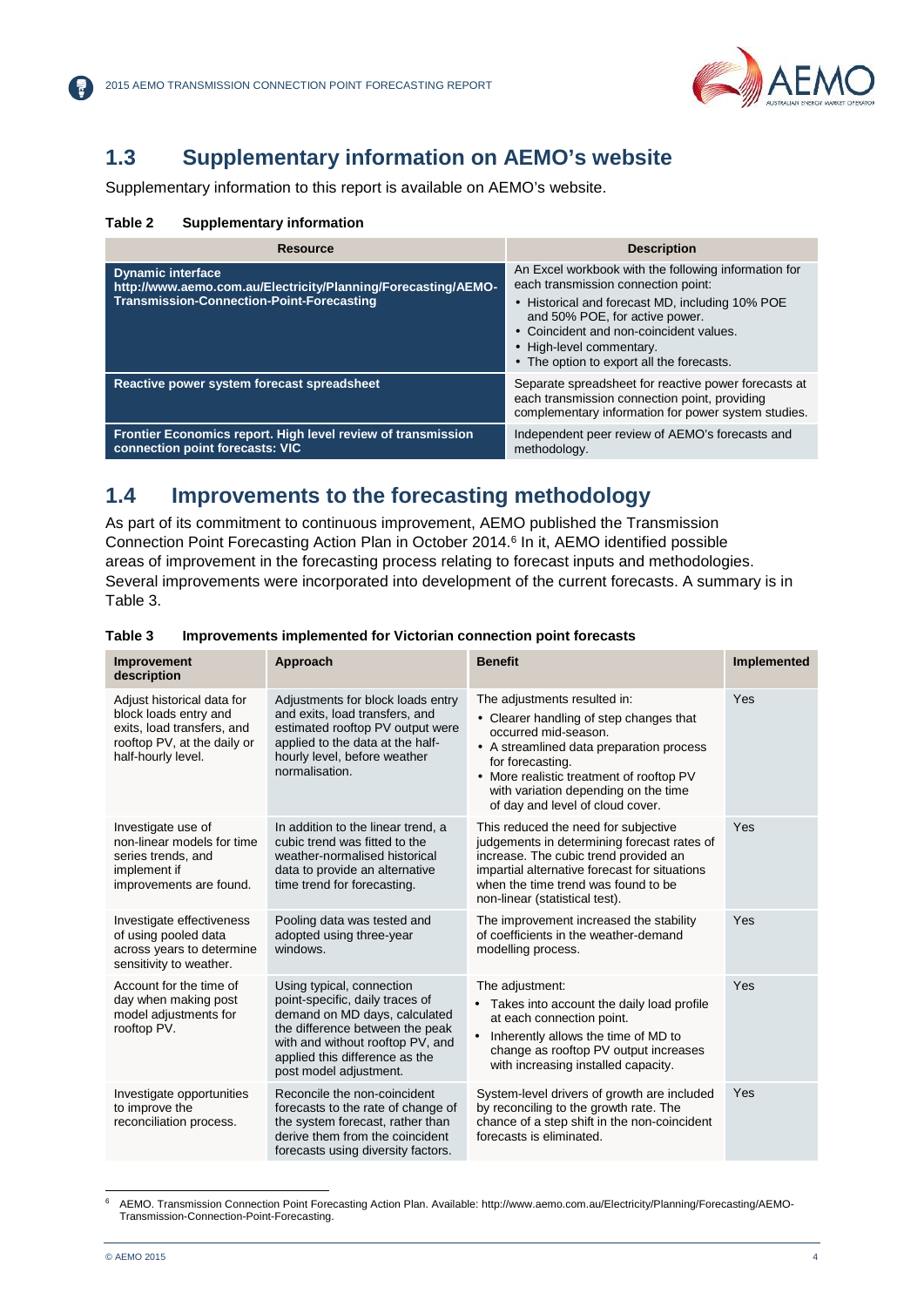

## 2. RESULTS

## **2.1 Aggregated AEMO 2015 connection point forecasts**

AEMO forecasts summertime connection point MD for Victoria increasing, at a rate of 1.1% per annum. This growth is attributed to increasing population and Gross State Product (GSP), which drives residential and commercial MD. The forecasts are shown in Figure 2.

Growth in summer MD is softened by rooftop PV, which is forecast to continue to impact summer Victorian connection point MD. The impact of rooftop PV is expected to increase, with the overall summer offset growing from 3.1% to 6.5% over the outlook period. In winter, rooftop PV is expected to offset demand by 0.3% to 0.6% over the outlook period, because most connection points peak later in the day or in the evening.



**Figure 2 AEMO's aggregated, non-coincident 2015 forecasts<sup>7</sup>**

Note that major industrial loads are included in this figure, but are not included in comparison figures because these loads are not distribution-connected and therefore not forecast by the DNSPs.

<sup>&</sup>lt;sup>7</sup> The figure includes direct transmission-connected customer load forecasts.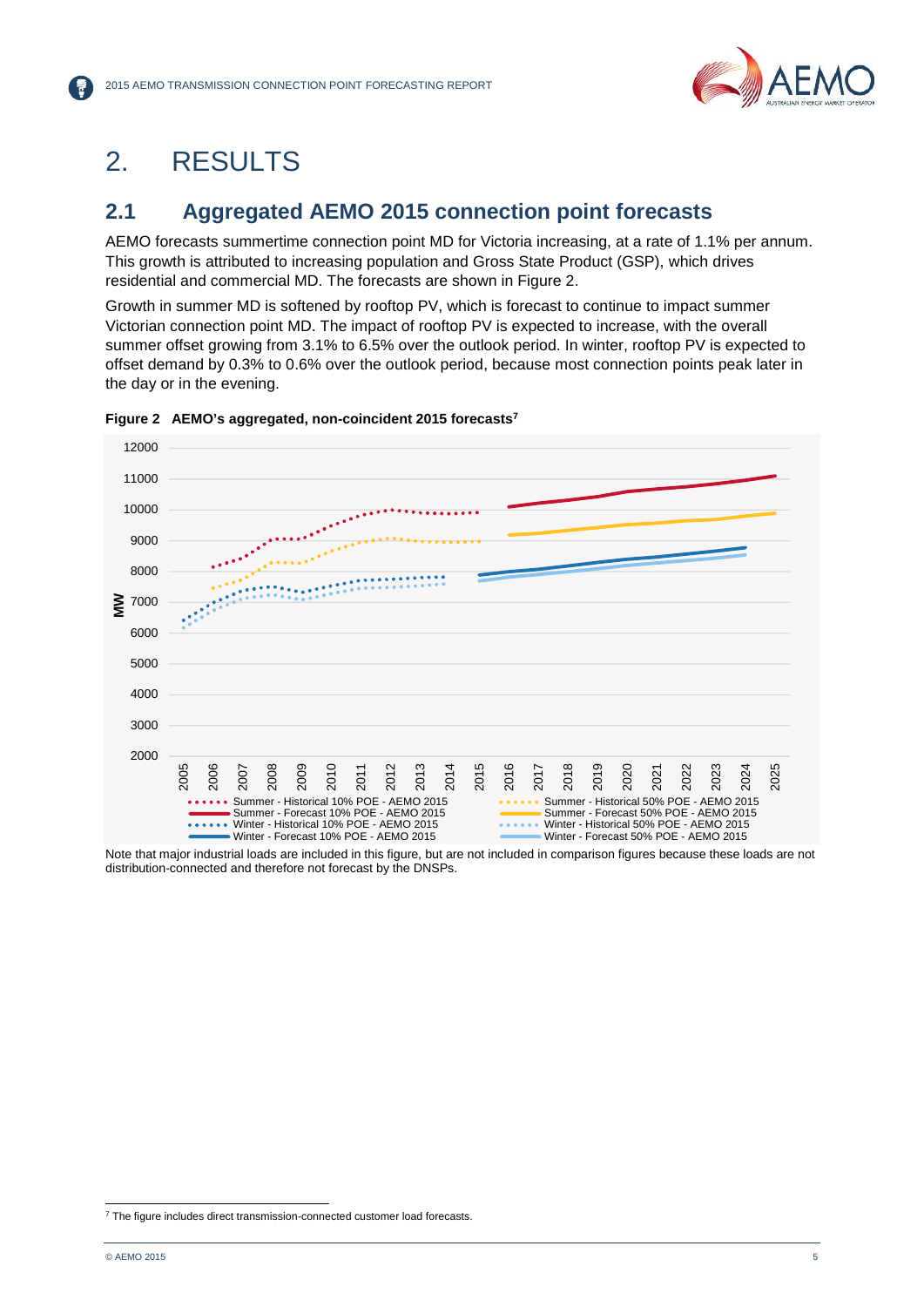

### **2.2 Individual AEMO 2015 connection point results and insights**

While aggregated demand is increasing, individual connection point forecasts<sup>8</sup> increase at some locations, and decrease at others, due to different drivers.

Key features of the summer forecasts are:

- New connection point Deer Park 66 kV is to be commissioned by summer 2017-18 and take load from East Keilor, West Keilor, Altona West and Altona Brooklyn. It is expected to be summer-peaking.
- New connection point Brunswick 66 kV is to be commissioned by summer 2016-17 and take load from West Melbourne 22 kV, West Melbourne 66 kV and Richmond 66 kV. It is expected to be summer-peaking.
- Average annual rates of change are between +2.9% (Kerang Powercor 66 kV and Keilor East Jemena 66 kV) and -7.8% (Richmond 34 CitiPower 66 kV) for 10% POE.
- 83% of connection points are forecast to have summer 10% POE average annual rates of less than + 1.2% (which is the approximate projected Victorian population growth rate).

Key features of the winter forecasts are:

- Average annual rates of change are between +4.3% (Keilor East Jemena 66 kV) and -14.0% (West Melbourne CitiPower 22 kV) for 10% POE. Drivers are listed in Table 4. Note also that transmission-connected industrial loads are excluded from this analysis due to confidentiality.
- 86% of connection points are forecast to have winter 10% POE average annual rates of less than 1.2% (which is the approximate projected Victorian population growth rate).

Connection points with average annual increases or decreases of more than 2% are shown in Table 4, as well as the drivers of demand.

See Appendix B for plotted individual 10% POE rates of change for each connection point.

<sup>8</sup> Refer to the dynamic interface for detailed information on individual connection points. Available: http://www.aemo.com.au/Electricity/Planning/Forecasting/AEMO-Transmission-Connection-Point-Forecasting.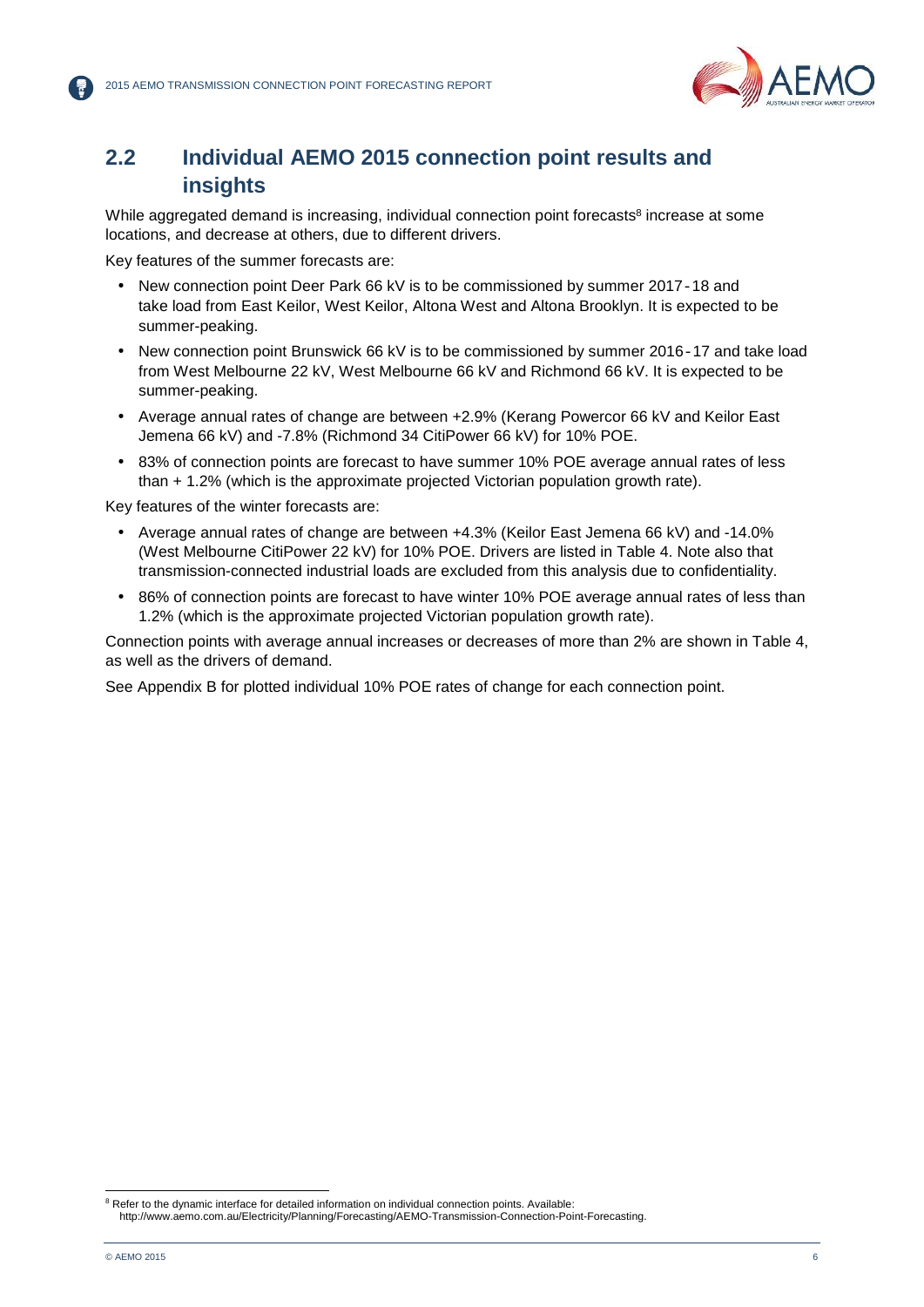【帚】



| <b>Season</b> | Forecast MD increase greater than 2%                                                                                                                                                                                                                                                                                                                                                                                                                                                                                                                                                                                              | Forecast MD decrease greater than 2%                                                                                                                                                                                                                                                                                                                                                                                                                                                    |
|---------------|-----------------------------------------------------------------------------------------------------------------------------------------------------------------------------------------------------------------------------------------------------------------------------------------------------------------------------------------------------------------------------------------------------------------------------------------------------------------------------------------------------------------------------------------------------------------------------------------------------------------------------------|-----------------------------------------------------------------------------------------------------------------------------------------------------------------------------------------------------------------------------------------------------------------------------------------------------------------------------------------------------------------------------------------------------------------------------------------------------------------------------------------|
| <b>Summer</b> | Kerang (Powercor) 66 kV: Population growth.<br>Keilor East (Jemena) 66 kV: Population growth.<br>Richmond (CitiPower) 22 kV: Temporary load transfer<br>beginning in 2015-16, causing a lower starting point.<br>South Morang (AusNet) 66 kV: Population growth.<br>Wodonga (AusNet) 22 kV: Population growth.<br>Tyabb (United Energy) 66 kV: Population growth.<br>Wemen (Powercor) 66 kV: Population growth.<br>West Melbourne (Jemena) 66 kV: Population and<br>economic growth.<br>Altona West (Powercor) 66 kV: Population and economic<br>growth.<br>Fishermans Bend (Citipower) 66 kV: Population and<br>economic growth. | West Melbourne (CitiPower) 22 kV: Load<br>transfer to the new Brunswick 66 kV.<br>Keilor West (Powercor) 66 kV: Load transfer to<br>the new Deer Park terminal station.<br>Khancoban (Essential Energy) 11 kV:<br>Population.                                                                                                                                                                                                                                                           |
| <b>Winter</b> | Keilor East (Jemena) 66 kV: Population growth.<br>Terang (Powercor) 66 kV: Industrial load increases.<br>Richmond (CitiPower) 22 kV: Population growth.<br>Brunswick (Jemena) 22 kV: Industrial load increases<br>South Morang (AusNet) 66 kV: Population growth.<br>Bendigo (Powercor) 22 kV: Load transfer from 66 kV.<br>East Rowville 34 (United Energy) 66 kV: Industrial load<br>increases and population growth.<br>Richmond 12 (CitiPower) 66 kV: Load transfer from 22 kV<br>and population growth.                                                                                                                      | West Melbourne (CitiPower) 22 kV: Load<br>transfer to the new Brunswick 66 kV.<br>Richmond 34 (CitiPower) 66 kV: Load transfer<br>to the new Brunswick 66 kV.<br>Khancoban (Essential Energy) 11 kV:<br>Population.<br>Keilor West (Powercor) 66 kV: Load transfer to<br>the new Deer Park terminal station.<br>Keilor East (Powercor) 66 kV: Load transfer to<br>the new Deer Park terminal station.<br>West Melbourne (CitiPower) 66 kV: Load<br>transfer to the new Brunswick 66 kV. |

#### **Table 4 Drivers at connection points with average annual increase or decrease greater than 2%**

Note: 2% is set to capture extreme rates. Major industrial loads are excluded due to confidentiality. Deer Park and Brunswick 66 kV are excluded, as these are new connection points.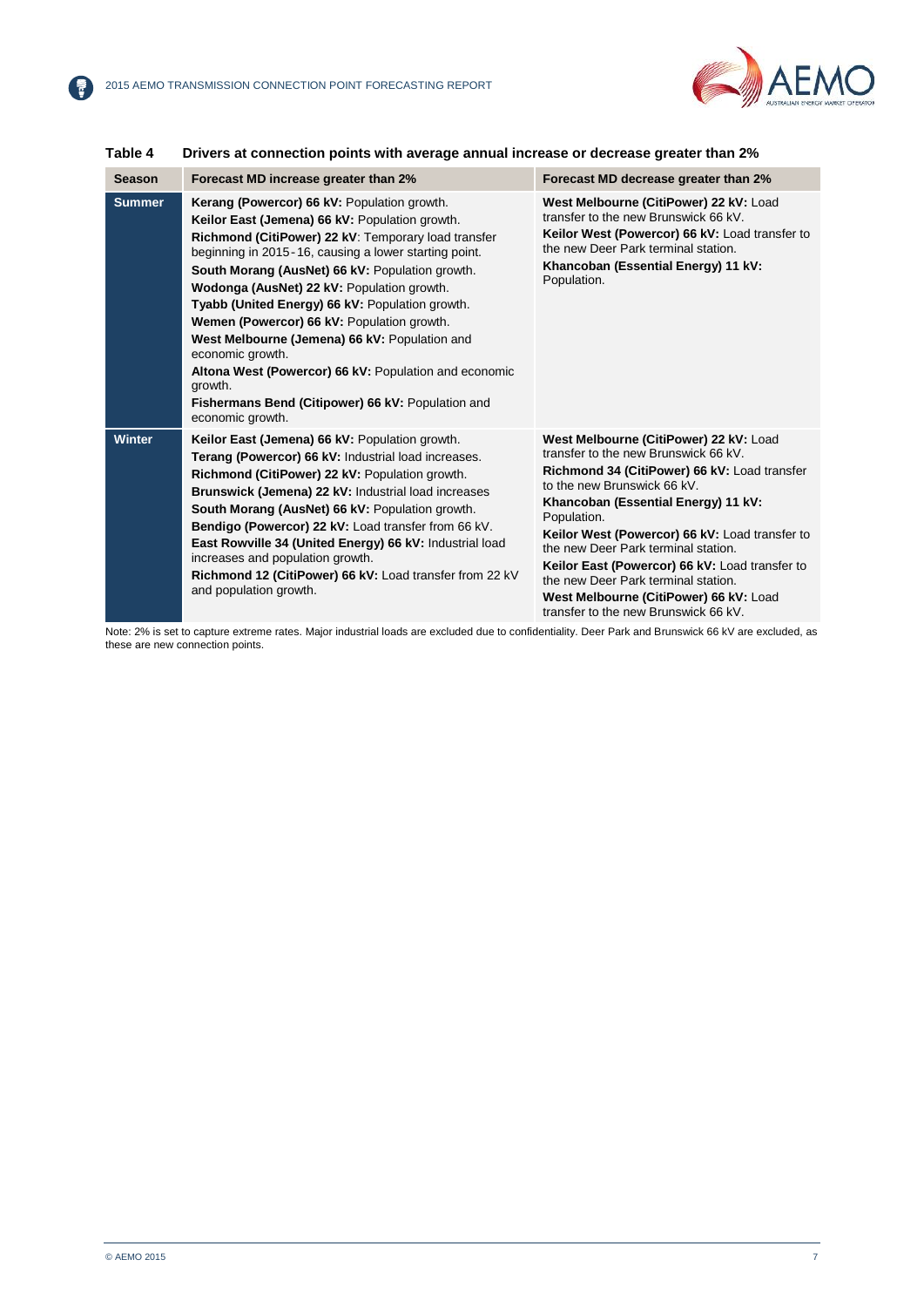

## **2.3 Comparison of AEMO's 2014 and 2015 forecasts**

The comparison between AEMO's 2015 connection point MD forecasts and AEMO's 2014 forecasts is plotted in Figure 3, and the growth rates are compared in Table 5.

- Summer 10% POE MD forecasts have increased by 7.8% at 2023-24.
- Winter 10% POE MD forecasts have decreased by 1.8% at 2023.

Reasons for these changes are summarised in Table 6.





#### **Table 5 Region-level average change rates (10% POE)**

| <b>Forecast</b> | 2014 Region level average annual<br>change rate | 2015 Region level average annual change<br>rate |
|-----------------|-------------------------------------------------|-------------------------------------------------|
| 'Summer         | 0.1%                                            | 1.1%                                            |
| <b>Winter</b>   | 0.9%                                            | 1.2%                                            |

#### **Table 6 Differences between AEMO 2014 and 2015 forecasts (10% POE)**

| <b>Forecast</b>  | Differences between AEMO 2014 and 2015 aggregated MD forecasts (10% POE)                                   |
|------------------|------------------------------------------------------------------------------------------------------------|
| Summer MD        | AEMO's updated connection point forecast is 7.8% (803 MW) higher than the previous forecast<br>at 2023-24. |
| <b>Winter MD</b> | AEMO's updated connection point forecast is 1.8% (140 MW) lower than the previous forecast<br>at 2023.     |

**Key drivers for change:**

**The increase in overall MD is primarily attributed to population and economic growth in Victoria.**

 **Declines in MD at some connection points are driven primarily by load transfers and industrial closures, energy efficiency savings, and rooftop photovoltaic (PV) output during summer.**

**Key methodological differences:**

 **Improvements were made to the methodology that provided clearer trends for the forecast process (see section 1.4). Economic and population projections were updated in the 2015 NEFR and a more favourable economic projection**

- **has led to an increase in MD, included through the reconciliation step in the forecasting process.**
- **The method for forecasting rooftop PV adjustments was improved (see section 1.4) and this resulted in smaller rooftop PV offsets later in the outlook period.**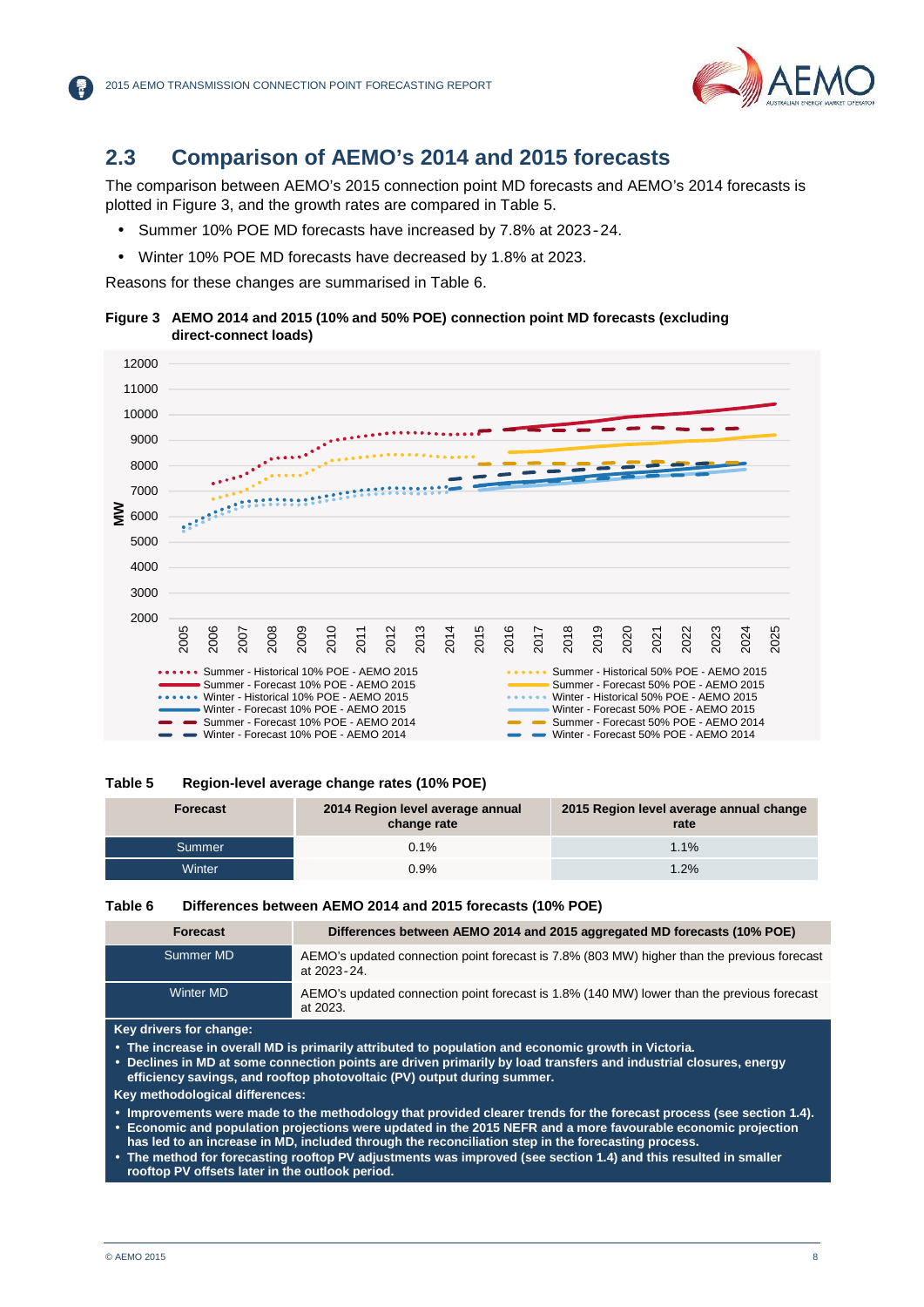

### **2.4 Comparison of AEMO 2015 forecasts and DNSP 2015 forecasts**

At the end of the outlook period AEMO's Victorian connection point MD forecasts are 9.3% lower than those of the Victorian DNSPs (10% POE). The winter differences are negligible. Figure 4 plots the comparison, where it can be seen that the DNSP 50% POE summer forecast is closest to AEMO's 10% POE forecast by 2024-25.





The key differences between the 2015 AEMO forecasts and the DNSP forecasts are summarised in Table 7. Key areas which contribute to differences are listed in Table 8.

### **Table 7 Differences between AEMO and VIC DNSP forecasts**

| Forecast  | Differences between AEMO and DNSP aggregated MD forecasts (10%POE)                                    |
|-----------|-------------------------------------------------------------------------------------------------------|
| Summer MD | AEMO's connection point forecast is 9.3% (958 MW) lower than the VIC DNSP forecast at<br>$2024 - 25.$ |
| Winter MD | AEMO's connection point forecast is 1.1% (90 MW) lower than the VIC DNSP forecast at 2023.            |

#### **Table 8 Identified differences between AEMO and VIC DNSP methodologies**

| <b>Description</b>                                  | <b>AEMO</b>                                                                                      | <b>VIC DNSPS</b>                                                                                                                                                                  |
|-----------------------------------------------------|--------------------------------------------------------------------------------------------------|-----------------------------------------------------------------------------------------------------------------------------------------------------------------------------------|
| <b>Reconciliation to a</b><br>system-level forecast | AEMO has reconciled its connection point MD<br>forecast to the 2015 NEFR growth rate.            | Forecasts of the Victorian DNSPs are usually<br>reconciled to system-level forecasts of each<br>DNSP network.                                                                     |
| <b>Forecast development</b>                         | AEMO bases its forecasts upon the historical<br>trend of weather-normalised MD.                  | VIC DNSPs employ different approaches<br>including customer forecasting, simulations with<br>population and other variables, as well as<br>historical trending methods like AEMO. |
| <b>Embedded generation</b>                          | Embedded generating units are assumed not to<br>be generating at the time of maximum demand.     | Output of some embedded generating units are.<br>assumed to be at a particular level at the time of<br>maximum demand.                                                            |
| <b>Rooftop PV</b>                                   | AEMO calculates post model adjustments<br>based on forecast installed capacity from the<br>NEFR. | VIC DNSPs calculate post model adjustments<br>based on their own forecasts of installed<br>capacity.                                                                              |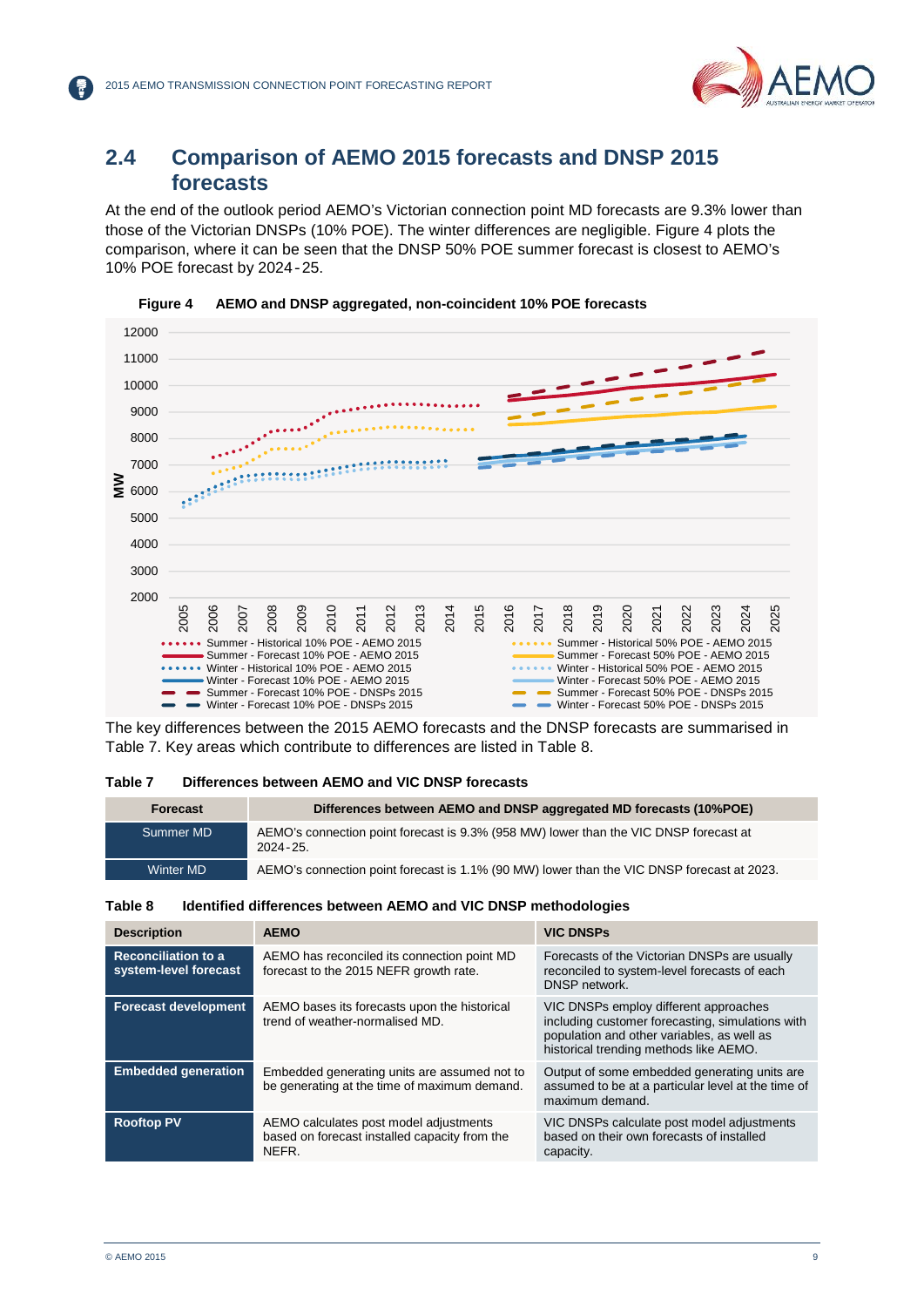

## APPENDIX A. FORECASTING METHODOLOGY

### **Active power**

The flowchart in Figure 5 (next page) details how AEMO has implemented its methodology for the active power MD forecasts.

### **Reactive power**

In addition to the active power MD forecasts, AEMO estimates reactive power demand at the time of active power MD, as this information is required for power system studies. To determine the reactive power estimates, AEMO applies a seasonal power factor to each connection point, derived from recent historical data. AEMO has found that power factors typically don't exhibit a clear trend. For this reason, the power factors derived from historical data are adopted to calculate the active power estimates for the outlook period.

AEMO will review this approach in future forecasting exercises to confirm its appropriateness.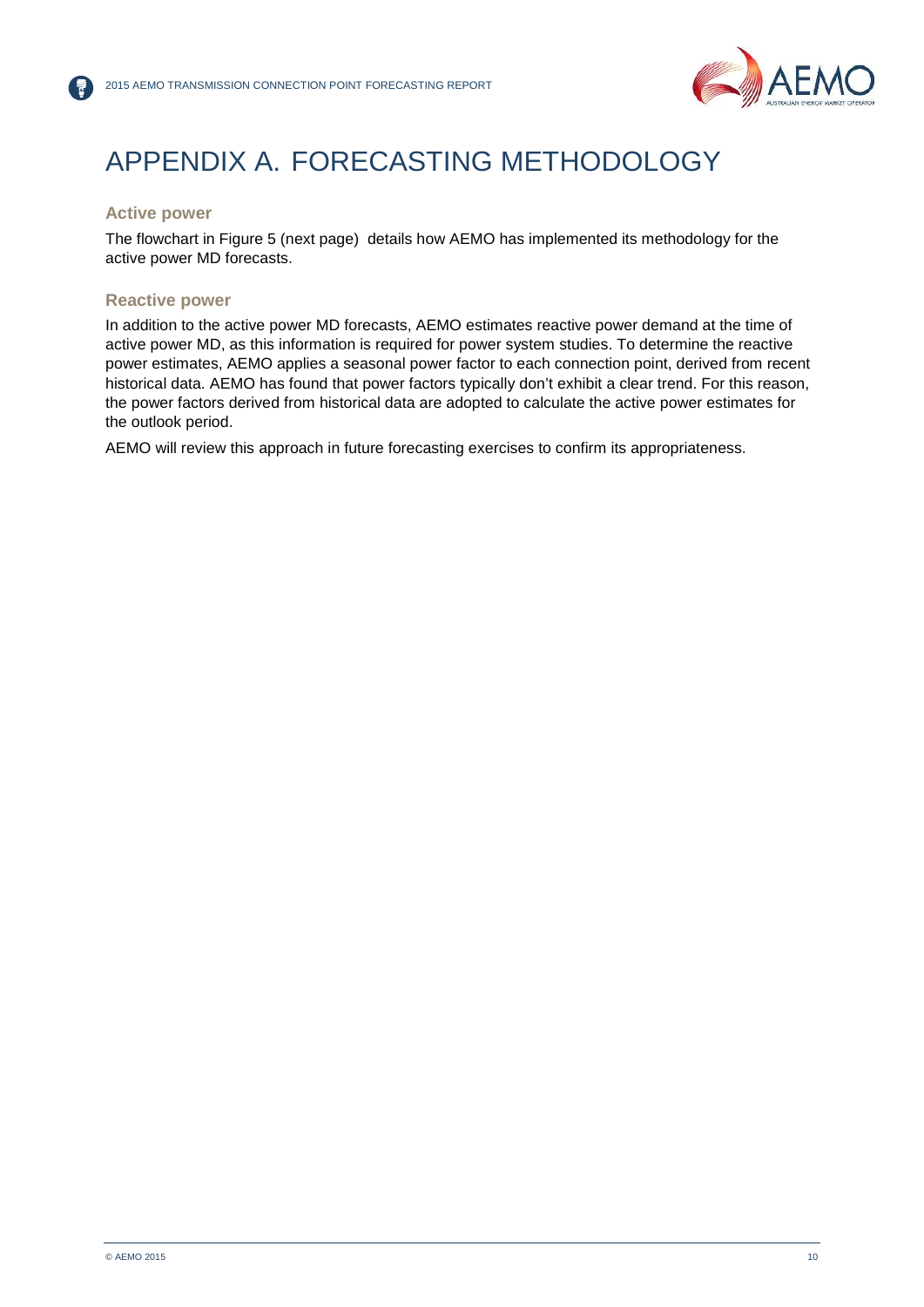





ε

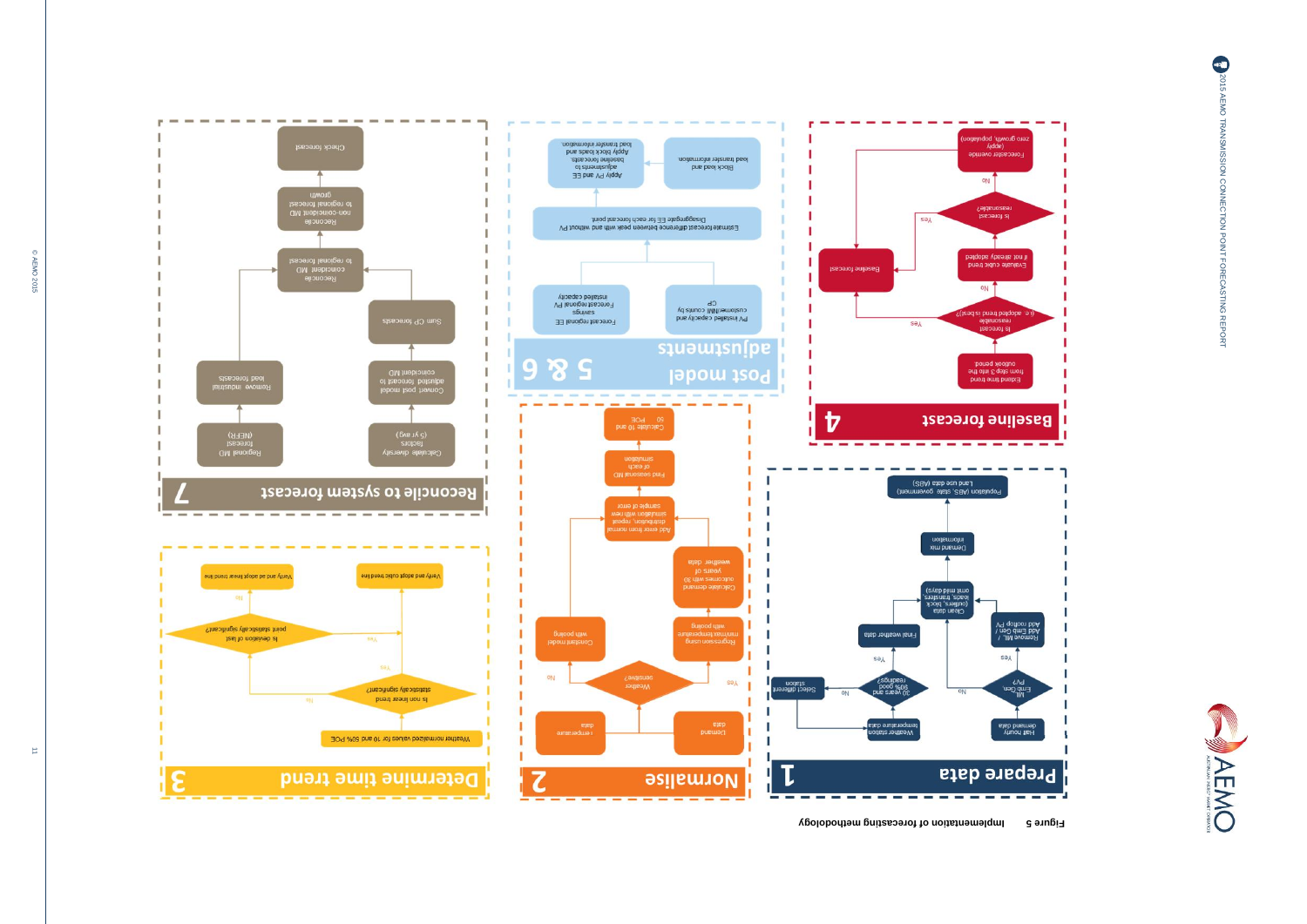

## APPENDIX B. GROWTH RATES BY CONNECTION POINT

**Figure 6 Victoria 10% POE summer 10-year average annual growth rates, 2014–15 to 2023–24**



Notes: Some direct-connect industrial loads are excluded due to confidentiality. Brunswick (Powercor) 66 kV, Deer Park (Powercor) 66 kV, West Melbourne (Citipower) 22 kV and Richmond 34 (Citipower) 66 kV have been excluded from the above chart.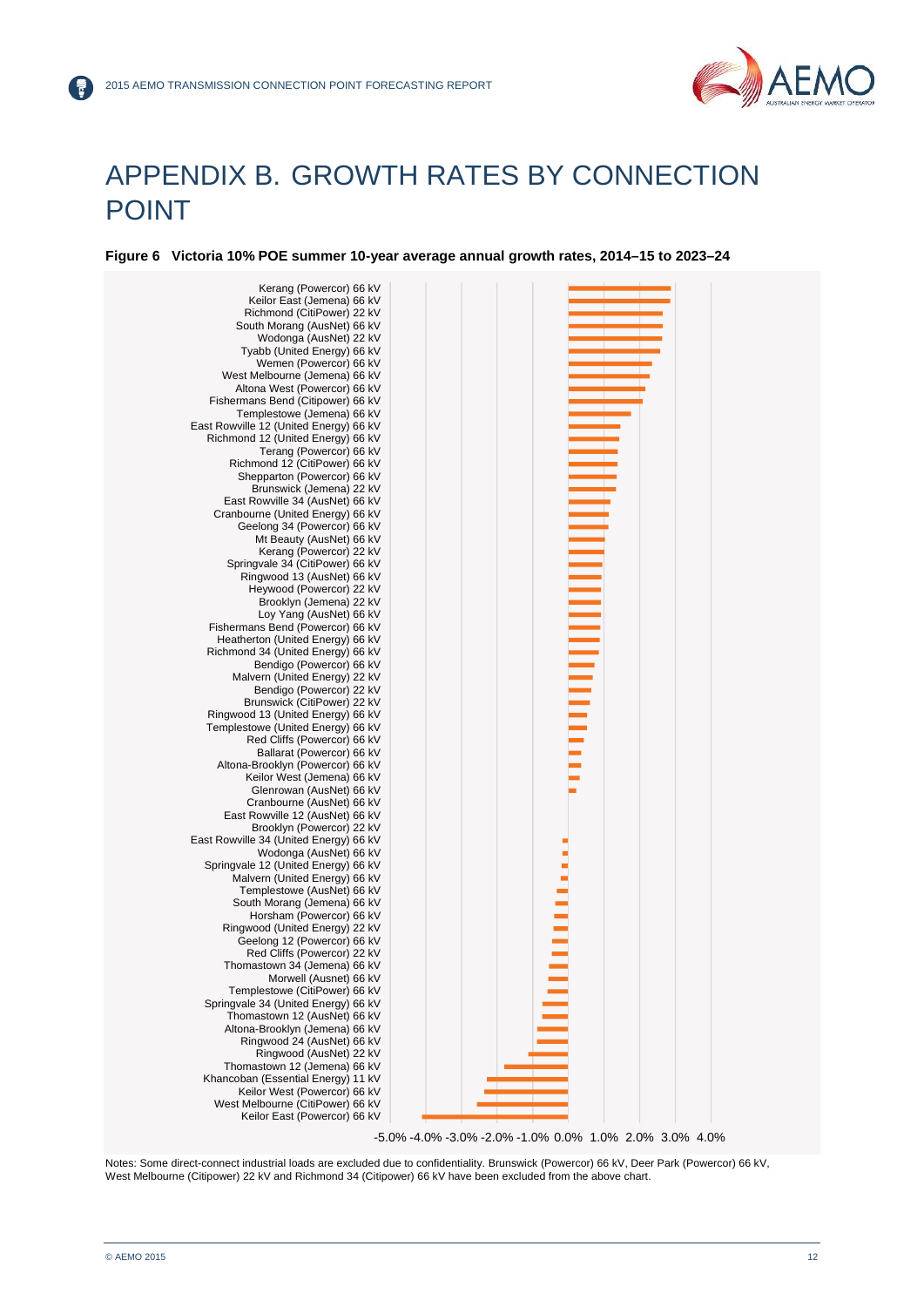

#### **Figure 7 Victoria 10% POE winter 10-year average annual growth rates, 2014 to 2023**



-5.0%-4.0%-3.0%-2.0%-1.0%0.0% 1.0% 2.0% 3.0% 4.0%

Notes: Some direct-connect industrial loads are excluded due to confidentiality. Brunswick (Powercor) 66 kV, Deer Park (Powercor) 66 kV, West Melbourne (Citipower) 22 kV and Richmond 34 (Citipower) 66 kV have been excluded from the above chart.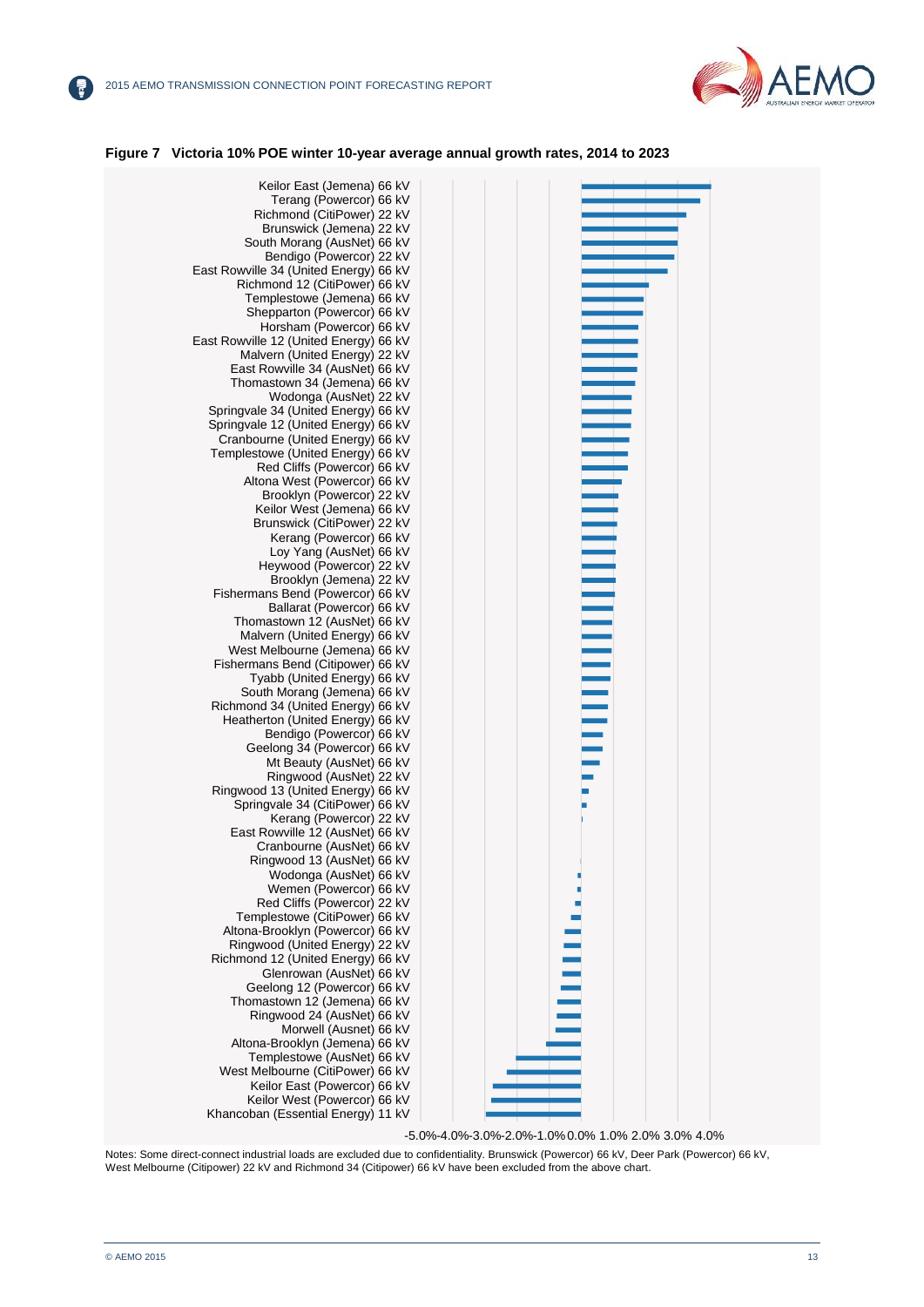

## **GLOSSARY**

### **Definitions**

 $(\tilde{r})$ 

This report uses many terms that have meanings defined in the National Electricity Rules (NER). The NER meanings are adopted unless otherwise specified. Other key terms used are listed below.

| Term                                                                            | <b>Definition</b>                                                                                                                                                                                                                                                                                                                                                                                                                                          |
|---------------------------------------------------------------------------------|------------------------------------------------------------------------------------------------------------------------------------------------------------------------------------------------------------------------------------------------------------------------------------------------------------------------------------------------------------------------------------------------------------------------------------------------------------|
| Active energy                                                                   | A measure of electrical energy flow, being the time integral of the product of voltage and the in-phase<br>component of current flow across a connection point, expressed in watthour (Wh).                                                                                                                                                                                                                                                                |
| Active power                                                                    | The rate at which active energy is transferred.                                                                                                                                                                                                                                                                                                                                                                                                            |
| Apparent power                                                                  | The square root of the sum of the squares of the active power and the reactive power.                                                                                                                                                                                                                                                                                                                                                                      |
| Average annual<br>(rate of change)                                              | The compound average growth rate, which is the year-over-year growth rate over a specified number<br>of years.                                                                                                                                                                                                                                                                                                                                             |
| <b>Block loads</b>                                                              | Large loads that are connected or disconnected from the network.                                                                                                                                                                                                                                                                                                                                                                                           |
| Bulk supply point                                                               | A substation at which electricity is typically transformed from the higher transmission network voltage<br>to a lower one.                                                                                                                                                                                                                                                                                                                                 |
| Connection point                                                                | A point at which the transmission and distribution network meet.                                                                                                                                                                                                                                                                                                                                                                                           |
| Coincident forecasts                                                            | Maximum demand forecasts of a connection point at the time of system peak.                                                                                                                                                                                                                                                                                                                                                                                 |
| Distribution network                                                            | A network which is not a transmission network.                                                                                                                                                                                                                                                                                                                                                                                                             |
| Distribution system                                                             | A distribution network, together with the connection assets associated with the distribution network<br>(such as a transformer), which is connected to another transmission or distribution system.<br>Connection assets on their own do not constitute a distribution system.                                                                                                                                                                             |
| Electrical energy                                                               | The average electrical power over a time period, multiplied by the length of the time period.                                                                                                                                                                                                                                                                                                                                                              |
| <b>Electrical power</b>                                                         | The instantaneous rate at which electrical energy is consumed, generated or transmitted.                                                                                                                                                                                                                                                                                                                                                                   |
| Electricity demand                                                              | The electrical power requirement met by generating units.                                                                                                                                                                                                                                                                                                                                                                                                  |
| Energy efficiency                                                               | Potential annual energy or maximum demand that is mitigated by the introduction of energy efficiency<br>measures.                                                                                                                                                                                                                                                                                                                                          |
| Generating unit                                                                 | The actual generator of electricity and all the related equipment essential to its functioning as a single<br>entity.                                                                                                                                                                                                                                                                                                                                      |
| Generation                                                                      | The production of electrical power by converting another form of energy in a generating unit.                                                                                                                                                                                                                                                                                                                                                              |
| Installed capacity                                                              | The generating capacity in megawatts of the following (for example):<br>• A single generating unit.<br>• A number of generating units of a particular type or in a particular area.<br>• All of the generating units in a region.<br>Rooftop PV installed capacity is the total amount of cumulative rooftop PV capacity installed at any<br>given time.                                                                                                   |
| Large industrial load                                                           | There are a small number of large industrial loads - typically transmission-connected customers - that<br>account for a large proportion of annual energy in each National Electricity Market (NEM) region. They<br>generally maintain consistent levels of annual energy and maximum demand in the short term, and are<br>weather insensitive. Significant changes in large industrial load occur when plants open, expand,<br>close, or partially close. |
| Load                                                                            | A connection point or defined set of connection points at which electrical power is delivered to a<br>person or to another network or the amount of electrical power delivered at a defined instant at a<br>connection point, or aggregated over a defined set of connection points.                                                                                                                                                                       |
| Load transfer                                                                   | A deliberate shift of electricity demand from one point to another.                                                                                                                                                                                                                                                                                                                                                                                        |
| Maximum demand<br>(MD)                                                          | The highest amount of electrical power delivered, or forecast to be delivered, over a defined period<br>(day, week, month, season or year) either at a connection point, or simultaneously at a defined set of<br>connection points.                                                                                                                                                                                                                       |
| <b>National Electricity</b><br>Market (NEM)                                     | The wholesale exchange of electricity operated by AEMO under the National Electricity Rules (NER).                                                                                                                                                                                                                                                                                                                                                         |
| Network service<br>provider<br>(transmission -<br>TNSP; distribution -<br>DNSP) | A person who engages in the activity of owning, controlling or operating a transmission or distribution<br>system and who is registered by AEMO as a Network Service Provider.                                                                                                                                                                                                                                                                             |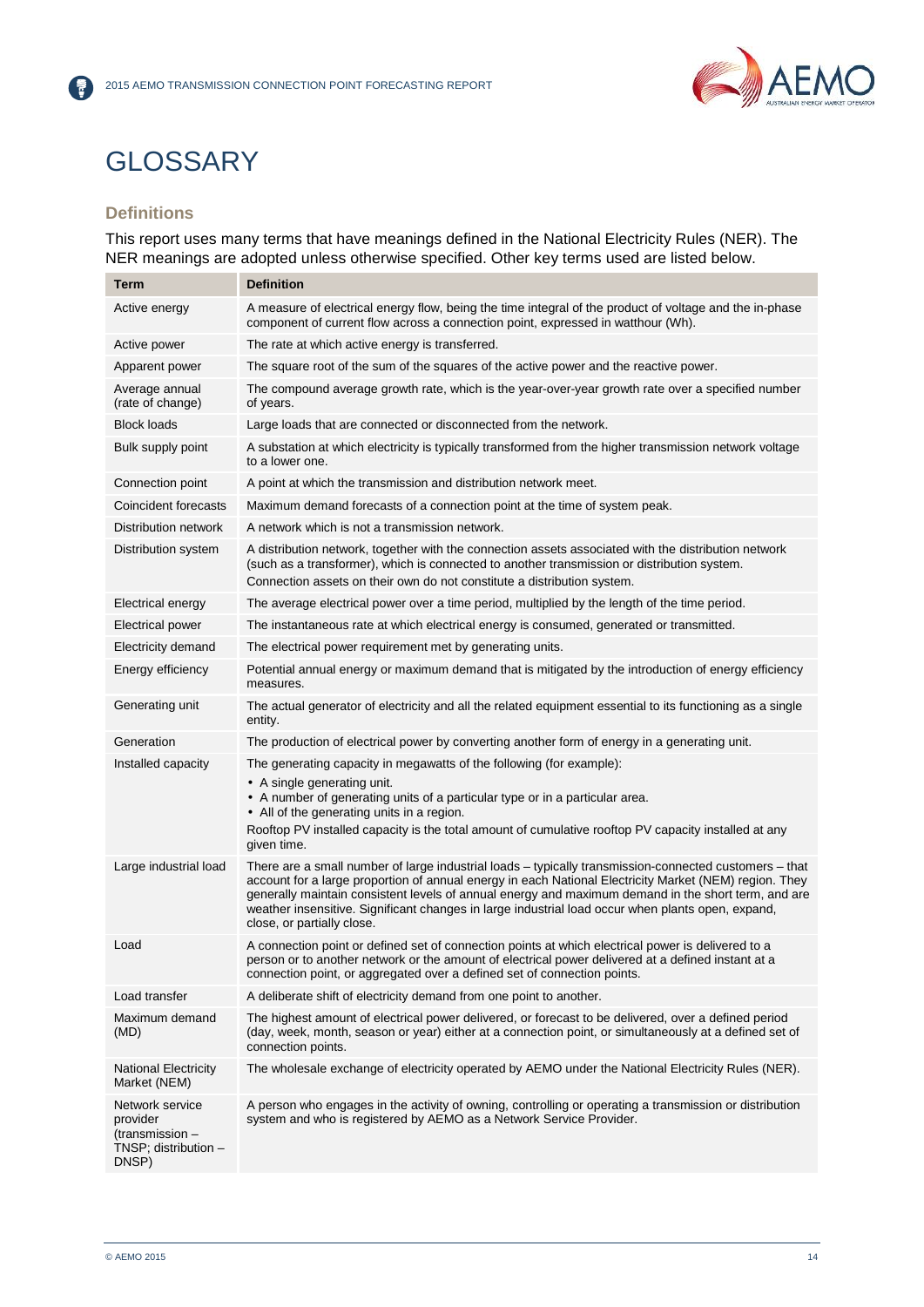2



| <b>Term</b>                                                  | <b>Definition</b>                                                                                                                                                                                                                                                                                                                                                                                                                                                                                                                                                  |
|--------------------------------------------------------------|--------------------------------------------------------------------------------------------------------------------------------------------------------------------------------------------------------------------------------------------------------------------------------------------------------------------------------------------------------------------------------------------------------------------------------------------------------------------------------------------------------------------------------------------------------------------|
| Network Meter<br>Identifier (NMI)                            | A unique identifier for connection points and associated metering points used<br>for customer registration and transfer, change control and data transfer.                                                                                                                                                                                                                                                                                                                                                                                                         |
| Non-coincident<br>forecasts                                  | The maximum demand forecasts of a connection point, irrespective of when the system peak occurs.                                                                                                                                                                                                                                                                                                                                                                                                                                                                   |
| Probability of<br>exceedance (POE)<br>maximum demand<br>(MD) | The probability, as a percentage, that a maximum demand (MD) level will be met or exceeded (for<br>example, due to weather conditions) in a particular period of time.<br>For example, for a 10% POE MD for any given season, there is a 10% probability that the<br>corresponding 10% POE projected MD level will be met or exceeded. This means that 10% POE<br>projected MD levels for a given season are expected to be met or exceeded, on average, 1 year in 10.                                                                                             |
| Power factor                                                 | The ratio of the active power to the apparent power at a metering point.                                                                                                                                                                                                                                                                                                                                                                                                                                                                                           |
| Reactive energy                                              | A measure, in varhour (varh), of the alternating exchange of stored energy in inductors and capacitors,<br>which is the time-integral of the product of voltage and the out-of-phase component<br>of current flow across a connection point.                                                                                                                                                                                                                                                                                                                       |
| Reactive power                                               | The rate at which reactive energy is transferred. Reactive power is a necessary component<br>of alternating current electricity which<br>is separate from active power and is predominantly consumed in the creation of magnetic fields<br>in motors and transformers and produced by plant such as:<br>• Alternating current generators<br>• Capacitors, including the capacitive effect of parallel transmission wires<br>· Synchronous condensers.                                                                                                              |
| Region                                                       | An area determined by the AEMC in accordance with Chapter 2A of the National Electricity Rules<br>$(NER)$ .                                                                                                                                                                                                                                                                                                                                                                                                                                                        |
| Residential and<br>commercial load                           | The annual energy or maximum demand relating to all consumers except large industrial load. Mass<br>market load is the load on the network, after savings from energy efficiency and rooftop PV output<br>have been taken into account. Includes light industrial load.                                                                                                                                                                                                                                                                                            |
| Rooftop photovoltaic<br>(PV) systems                         | A system comprising one or more photovoltaic panels, installed on a residential or commercial building<br>rooftop to convert sunlight into electricity.                                                                                                                                                                                                                                                                                                                                                                                                            |
| Summer                                                       | Unless otherwise specified, refers to the period 1 November $-31$ March (for all regions except<br>Tasmania), and 1 December - 28 February (for Tasmania only).                                                                                                                                                                                                                                                                                                                                                                                                    |
| Transmission<br>network                                      | A network within any National Electricity Market (NEM) participating jurisdiction operating at nominal<br>voltages of 220 kV and above plus:<br>(a) any part of a network operating at nominal voltages between 66 kV and 220 kV that operates in<br>parallel to and provides support to the higher voltage transmission network<br>(b) any part of a network operating at nominal voltages between 66 kV and 220 kV that is not referred<br>to in paragraph (a) but is deemed by the Australian Energy Regulator (AER) to be part of the<br>transmission network. |
| <b>Transmission Node</b><br>Identity (TNI)                   | Identifier of connection points across the NEM.                                                                                                                                                                                                                                                                                                                                                                                                                                                                                                                    |
| Transmission<br>system                                       | A transmission network, together with the connection assets associated with the transmission network<br>(such as transformers), which is connected to another transmission or distribution system.                                                                                                                                                                                                                                                                                                                                                                 |
| Winter                                                       | Unless otherwise specified, refers to the period 1 June - 31 August (for all regions).                                                                                                                                                                                                                                                                                                                                                                                                                                                                             |